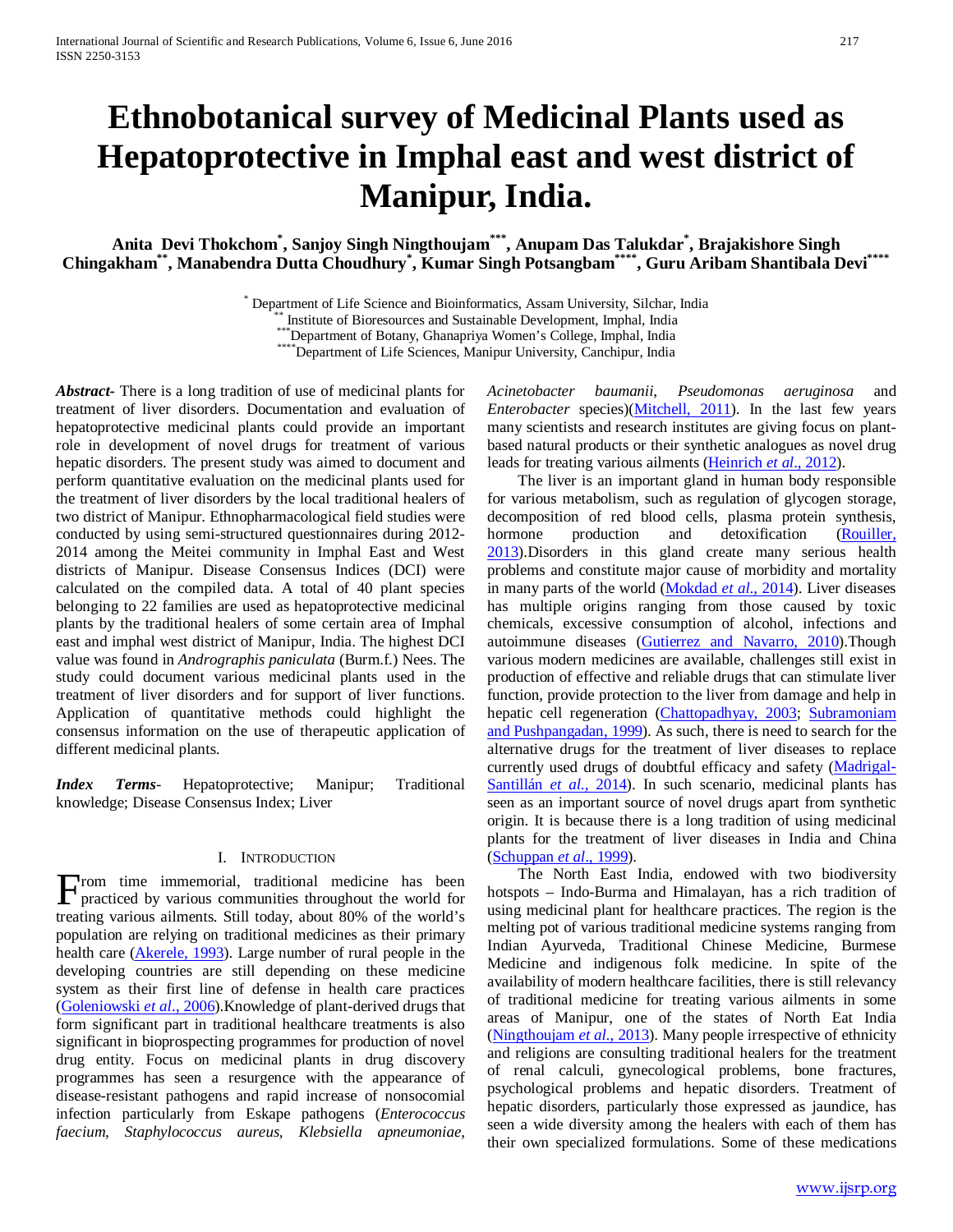are used as food, while other are prescribed as therapeutics in the form of decoction, infusion, extract powder or paste depending upon the assigned symptoms. Though there is long tradition of using dependency on medicinal plants for hepatic treatments, scientific validation of these practices in the state is fundamentally lacking. Therefore, an attempt has been made to document the existing knowledge of the hepatoprotective plants used by the Meitei community in Manipur for the treatment of liver disorder. It is anticipated that scientific validation of traditional practices could provide important information for drug development in bioprospecting programmes as well as providing standards of safety and efficacy in the herbal practices.

### II. MATERIALS AND METHOLOGY

#### **Study site and ethnomedicinal survey**

 The study was conducted in the Imphal East and Imphal West district where there are pockets of traditional healers. Ethnopharmacological field studies were conducted in four villages of Imphal East district, viz., Bamon kampu, Wangkhei, Kongba and Naharup and four villages of Imphal West district, viz., Tera, Lamphel, Langol and Takyel The study was confined to Meitei communities born and raised in the respective villages.



**Fig-I : Study site (Imphal east and west district of Manipur)**

#### **Data collection**

 Field survey has been undertaken from 2012-2014, through interaction with 28 traditional practitioners (20 men and 8 women) belonging to Meitei community. The semi structured questionnaire containing 25 questions were used in the survey. Out of these questions, 15 were based on the personal perception of the disease, personal profiles including gender, age, address, educational level and mother tongue which are not directly related to DCI. The remaining 10 questions were used for calculating the Disease Consensus Index (DCI) and consists of (1) plant name in Manipuri, (2) general plant description, (3) mode of preparation, (4) way of administration during the treatment, (5) "organoleptic" characteristics, like flavor, odour, texture, (6)main symptoms after the plant consumption, (7) how often must the species be administered, (8) did the person feel better after consuming the species, (9) general knowledge about the region of gathering or information about how to grow the

species, (10) whether the patient has recommended the species to other members of the community (Andrade-Cetto *et al*., 2006).

Based on the information collected from the informants, 38 plants has been collected from the nearby forests, agricultural fields and home gardens of the healers. Collected plants were photographed in their fruiting and/or flowering stages. Plants were initially identified at the Department of Life Science and Bioinformatics, Assam University by consulting with Flora of Manipur (Singh *et al*., 2000), Flora of Assam (Kanjilal, 1997, 2012; Kanjilal and Das, 1938), Flora of Mizoram (Singh *et al*., 2002) and Flora of British India (Hooker, 1879). Herbarium specimens were deposited at the Department of Life Science and Bioinformatics, Assam University, Assam. Identified plants were crosschecked with the Botanical Survey of India, Eastern Regional Centre, Shillong. The plants names were standardized by cross-checking the scientific names through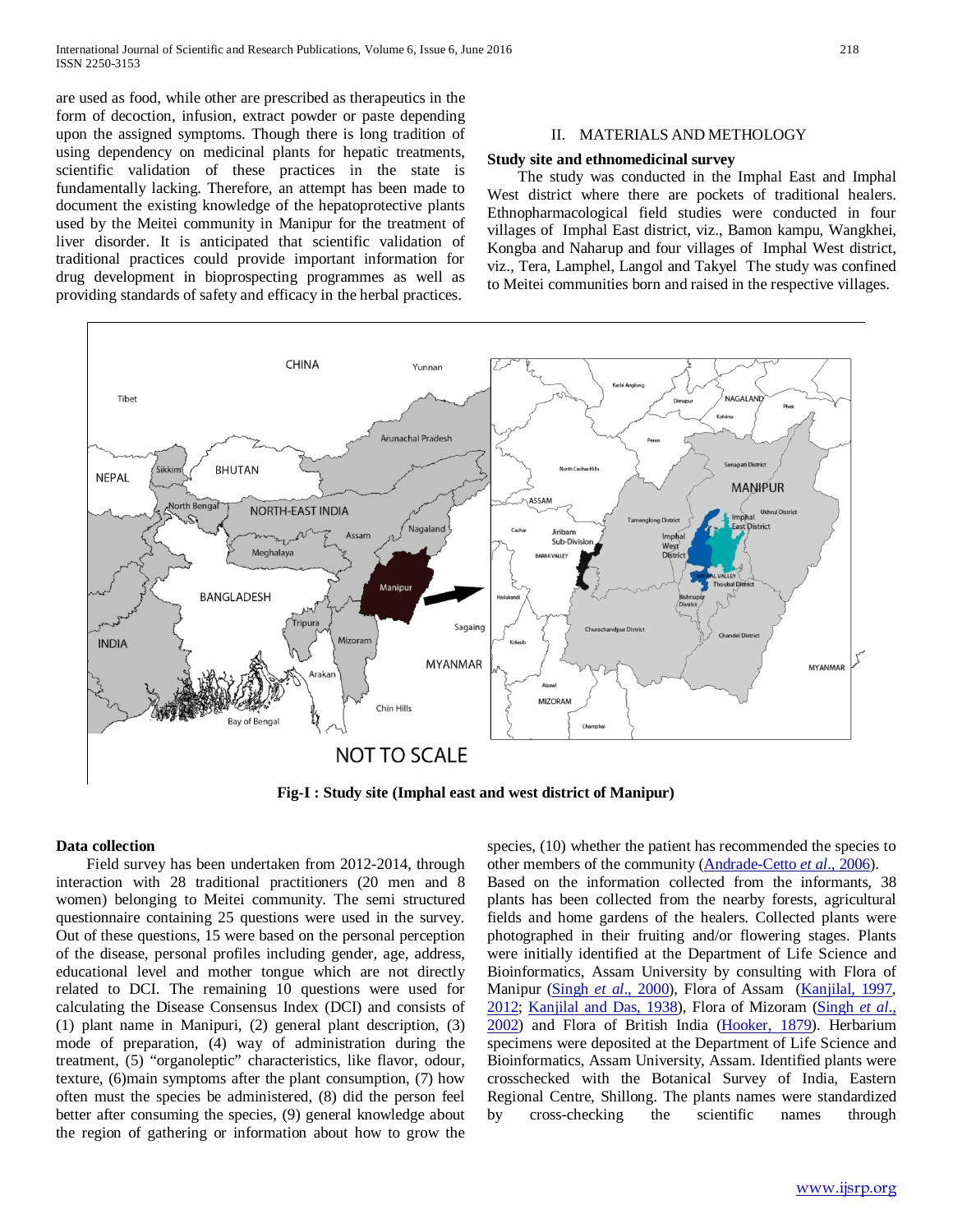[\(www.theplantlist.org\)](http://www.theplantlist.org/) website. Plants were classified according to APG III.

# **Analysis of Data**

## **Determination of One Plant Value**

 For calculation of Disease Consensus Index, value for one plant was determined. It begins with binary evaluation i.e., (1) or "yes", which represents the knowledge or  $(0)$  or "no", which represents lack of such knowledge. In each case, this refers to a single question, allowing a mathematical analysis of the results. The potential maximum value for one informant (about one plant, OP) is always 1. This calculation was based on 10 questions present in the questionnaire.

## *Disease Consensus Index*

 The index was based on the equation proposed on selection of potential medicinal plants in Mexico (Andrade-Cetto *et al*., 2006). The DCI is a comparison based on the mathematical aspects (limit theory), the ideal answers of informant reports (Cc) and the ideal answers for each species (Vx).It is calculated as follows:

$$
DCI=\left(\frac{\sum_{i=1}^{\infty}V_{xi}}{Cc}mVx\right)Pm^{-0.1}
$$

where (x) is an species,  $(\sum Vxi)$  the sum of the individual values obtained for one species within the community; (mVx) the statistical mean of the individual values, for one plant; Cc the Correlation coefficient, defined as the maximal number of informants whom refer a plant; Pm-0.1 is the compensation factor, and analyses the dispersion for one plant, considering the mode of preparation and parts used.

#### III. RESULTS AND DISCUSSION

 In the present survey, a total of 38 plant species belonging to 21 families were reported by traditional healers for treating various hepatic disorders in Manipur. Associated recipes are tabulated with scientific name, vernacular name, type of ailments, plant parts used, mode of uses, similar usage reports and Disease Consensus Index (DCI) (Table 1).Highest number of plants was reported in Leguminosae (5 plants) followed by Compositae and Rutaceae with 3 plants each.

**Table1 : List of Plant used for the treatment of hepatic disorders among Meitei community in Manipur**

| Family          | <b>Botanical</b> name                               | Vernacular name in<br>Manipuri | Parts used   | Mode<br>of<br>preparation and use<br>(Pm)        | $\sum$ Vx         | mVx  | <b>DCI</b>       |
|-----------------|-----------------------------------------------------|--------------------------------|--------------|--------------------------------------------------|-------------------|------|------------------|
| Acanthaceae     | paniculata<br>Andrographis<br>$(Burm.f.)$ Nees      | Bhubati, Chirota               | Aerial parts | One<br>form:<br>decoction                        | 14.2              | 0.5  | 0.25             |
|                 | Justiciaadhatoda L.                                 | Nongmakhaangouba               | Leaves       | form:<br>One<br>decoction                        | 10                | 0.58 | 0.21             |
| Amaranthaceae   | Achyranthes aspera L.                               | Khujumpere                     | Aerial parts | One form: infusion                               | 11.1              | 0.46 | 0.18             |
|                 | Chenopodium album L.                                | Monsaobi                       | Aerial parts | form:<br>two<br>leaf<br>decoction.<br>extract    | 11.4              | 0.43 | 0.17             |
| Apiaceae        | Eryngium foetidum L.                                | Awa Phadigom                   | Whole plant  | Two<br>form:<br>decoction, paste                 | $\overline{11.1}$ | 0.55 | 0.22             |
| Bignoniaceae    | Oroxylum indicum (L.) Kurz                          | Shamba                         | Stem, bark   | One<br>form:<br>decoction                        | 3.2               | 0.4  | 0.04             |
| Caryophyllaceae | Drymaria cordata (L.) Willd.<br>exSchult.           | Tandanpambi                    | Aerial parts | form:<br>One<br>decoction                        | 10.4              | 0.41 | 0.15             |
| Clusiaceae      | Garcinia<br>xanthochymusHook.f.ex<br>T.<br>Anderson | Heirangkhoi                    | Fruit        | form:<br>Two<br>decoction, fruit                 | 9                 | 0.39 | 0.12             |
|                 | Garcinia pedunculataRoxb.<br>ex<br>Buch.-Ham        | Heibung                        | Fruit        | form:<br>Fruit<br>One<br>extract                 | 6.2               | 0.41 | 0.09             |
| Combretaceae    | (Rox. Ex)<br>Terminalia arjuna<br>DC.) Wight &Arn.  | Mayokpha                       | <b>Bark</b>  | form:<br>Three<br>decoction, powder,<br>paste    | $\overline{7.2}$  | 0.37 | 0.09             |
| Combretaceae    | Terminalia chebula Retz.                            | Manahi                         | Fruit        | Three<br>form:<br>decoction,<br>powder,<br>fruit | 5.5               | 0.36 | 0.07             |
| Compositae      | Elephantopus scaber L.                              | Shamunapi                      | Whole plant  | One<br>form:<br>decoction                        | 7.9               | 0.41 | 0.11             |
|                 | Eclipta prostrata $(L)$ .                           | Uchisumban                     | Aerial parts | form:<br>One<br>decoction                        | 7.1               | 0.41 | $\overline{0.1}$ |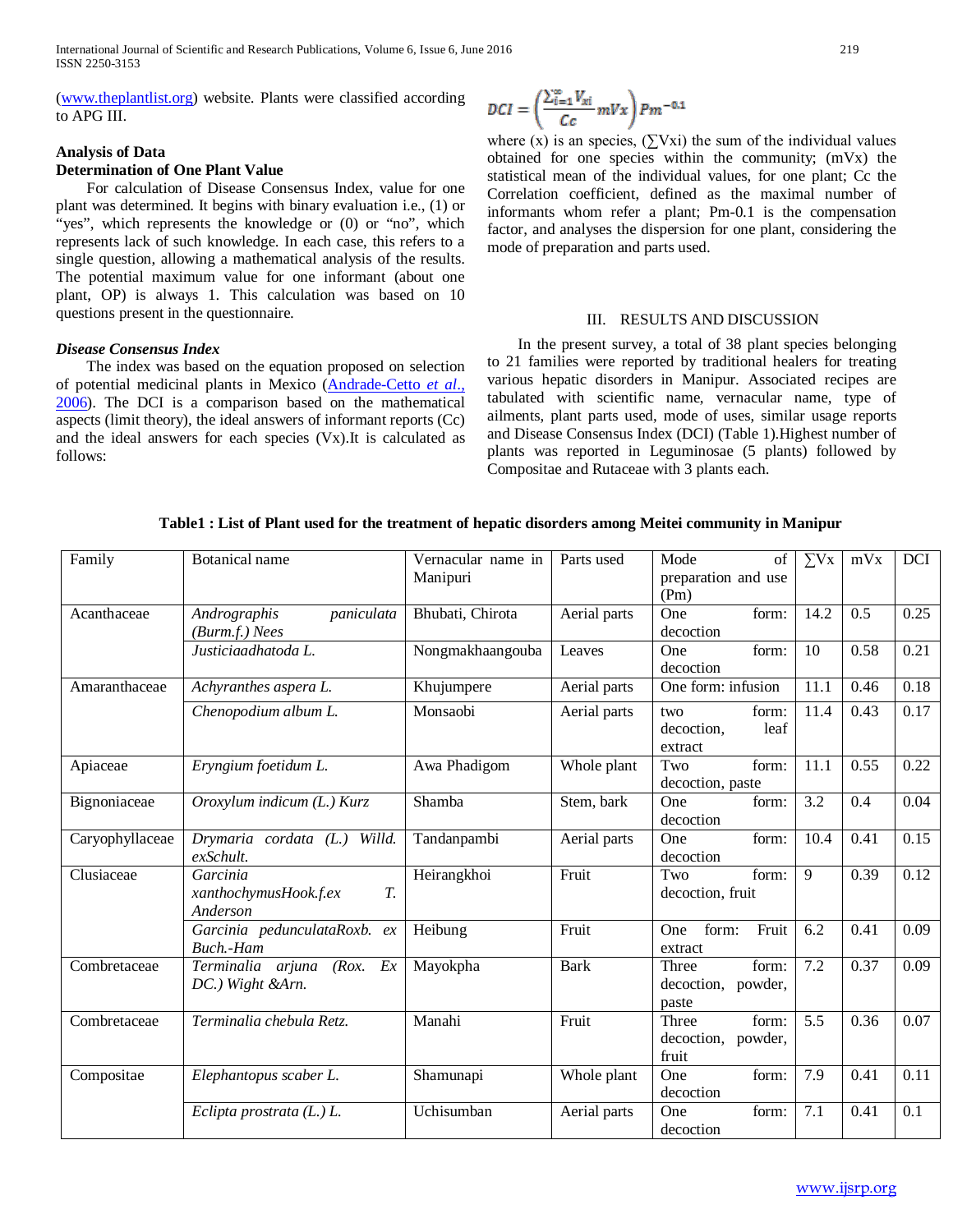|                | Carthamus tinctorius L.                          | Kushum lei         | Inflorescence | One form: infusion                            | 2.9              | 0.41  | 0.04              |
|----------------|--------------------------------------------------|--------------------|---------------|-----------------------------------------------|------------------|-------|-------------------|
| Convolvulaceae | Cuscuta reflexaRoxb.                             | Uri Sanamachu      | Whole plant   | Two<br>form:<br>decoction, infusion           | 12.9             | 0.46  | 0.19              |
| Cucurbitaeae   | hispida<br>(Thunb.)<br>Benincasa<br>Cogn.        | Torbot             | Fruit         | form:<br>Two<br>decoction, fruit              | 11.6             | 0.46  | 0.19              |
|                | <b>Mukia</b><br>maderaspatana<br>(L.)<br>M.Roem. | Lamthabi           | Whole plant   | form:<br>One<br>decoction                     | 6.6              | 0.388 | 0.09              |
| Juglandaceae   | Engelhardtia spicata blume                       | Limpop             | <b>Bark</b>   | One<br>form: decoction, bark                  | 2.5              | 0.125 | 0.01              |
| Lamiaceae      | Vitex negundo L.                                 | Urikshibi          | Flowers       | One<br>form:<br>decoction                     | 10               | 0.38  | 0.13              |
| Leguminosae    | Bauhinia purpurea L.                             | Chingthraoangangba | Leaves        | One<br>form:<br>decoction                     | 10.4             | 0.47  | 0.17              |
|                | Cajanus cajan (L.) Millsp.                       | Mairongbi          | Leaves        | One<br>form:<br>decoction                     | 8.6              | 0.43  | 0.12              |
|                | Mimosa pudica L.                                 | Kangphanikaithabi  | Whole plant   | One<br>form:<br>decoction                     | 6.2              | 0.41  | 0.09              |
|                | Cassia fistula L.                                | Chaohui            | Leaves, fruit | Two<br>form:<br>decoction, fruit              | $\overline{5.2}$ | 0.44  | 0.07              |
|                | Sesbania sesban $(L)$ Merr                       | Chuchuramei        | Leaves, fruit | Two<br>form:<br>decoction, fruit              | $\overline{4.2}$ | 0.38  | 0.05              |
| Menispermaceae | sinensis<br>(Lour.)<br>Tinospora<br>Merr.        | Ningthoukhongli    | <b>Stem</b>   | One<br>form:<br>decoction                     | $\overline{10}$  | 0.4   | 0.13              |
| Moringaceae    | Moringa oleifera Lam.                            | Sajana             | <b>Bark</b>   | One<br>form:<br>decoction                     | 10.6             | 0.4   | 0.15              |
| Oxalidaceae    | Averrhoa carambola L.                            | Heinoujom          | Fruit         | form:<br>Fruit<br>One<br>extract              | 11.8             | 0.47  | 0.19              |
| Phyllanthaceae | Phyllanthus urinaria L.                          | Chingheikhru       | Whole plant   | form:<br>One<br>decoction                     | 9.2              | 0.38  | 0.12              |
| Poaceae        | Saccharum officinarum L                          | Chu                | <b>Stem</b>   | form:<br>Fresh<br>One<br>juice                | 11.6             | 0.41  | 0.17              |
|                | Coix lacryma-jobi L.                             | Chaning            | Fruit         | form:<br>One<br>decoction                     | 7.5              | 0.46  | 0.12              |
| Rubiaceae      | Spermacoce hispida L.                            | Langbankoukha      | Whole plant   | One<br>form:<br>decoction                     | 9.5              | 0.33  | 0.11              |
|                | Pavetta indica L.                                | Nongmakhaasinba    | Leaves        | One<br>form:<br>decoction                     | 7.9              | 0.41  | 0.1               |
| Rutaceae       | Aegle marmelos (L.) Correa                       | Harikhagok         | Leaves, fruit | Two<br>form:<br>decoction, fruit              | 11.6             | 0.42  | 0.17              |
|                | Glycosmis pentaphylla (Retz.)<br>DC.             | Yong komla         | Leaves        | One form: Leaves<br>extract                   | 8.7              | 0.51  | 0.14              |
|                | Zanthoxylum armatum DC.                          | Mukthrubi          | Leaves        | form:<br>Two<br>decoction, paste              | 5.7              | 0.43  | 0.08              |
| Saururaceae    | Houttuynia cordataThunb.                         | Toningkok          | Whole plant   | form:<br>One<br>decoction                     | 6.7              | 0.51  | 0.12              |
| Zingiberaceae  | Curcuma longa L.                                 | Yaingang           | Rhizome       | Three<br>form:<br>decoction, powder,<br>paste | $\overline{9.2}$ | 0.48  | 0.15              |
|                | Curcuma caesiaRoxb.                              | Yaimuachouba       | Rhizome       | form:<br>Three<br>decoction, powder,<br>paste | 6.5              | 0.5   | $\overline{0.11}$ |
|                | Curcuma leucorrhizaRoxb.                         | Yaingangangouba    | Rhizome       | form:<br>Three<br>decoction, powder,<br>paste | 6.8              | 0.48  | 0.11              |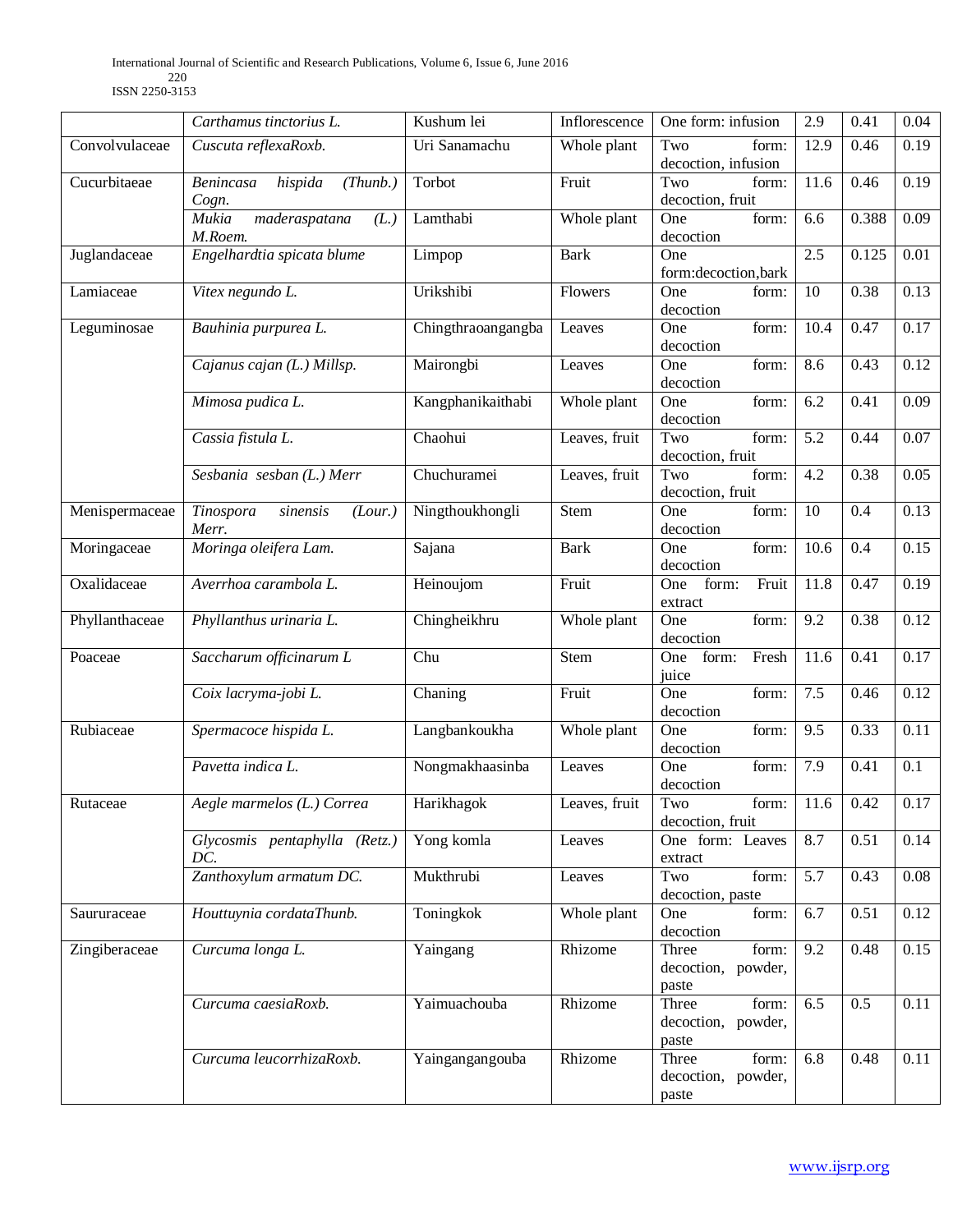The study also revealed the diversity among plant parts used for medicine against hepatic disorders. Whole plant (21%) are found to be the most dominant plant parts followed by leaves and fruit (16%), aerial parts (13%), rhizome and leaves, fruit (8%), stem and bark (5%), inflorescence and stem, bark (3%) and flowers (2%) (Figure II).



**Figure II: Percentage of plant parts reported in the study**

 These medicinal plants are administered by the local healers in various combination of recipes. Highest form of recipes was observed in use as decoction (47%) followed by use as decoction or fruit (13%). Lowest combination was observed in plants used as leaf extract or fresh extract or whole plant (3%) (Figure III).



**Figure III: percentage of preparation of herbal recipe in the survey**

 Mode of preparation and dosage of the recipes were found to be dependent on the patient's age, sex and health. Adult were prescribed with higher dose as compared to children.DCI are reported for the calculation of the medicinal plant species used by the informants. DCI values are found to be the highest in

*Andrographis paniculata* (Burm.f.) Nees (0.25) followed by *Eryngium foetidum* L(0.22), and *Justicia adhatoda* L. (0.21).

 At the present condition, traditional knowledge of medicinal plants are slowly eroding among the Meitei community in Manipur. Practices of the traditional medicines are still observed in some rural areas of Manipur. In the survey,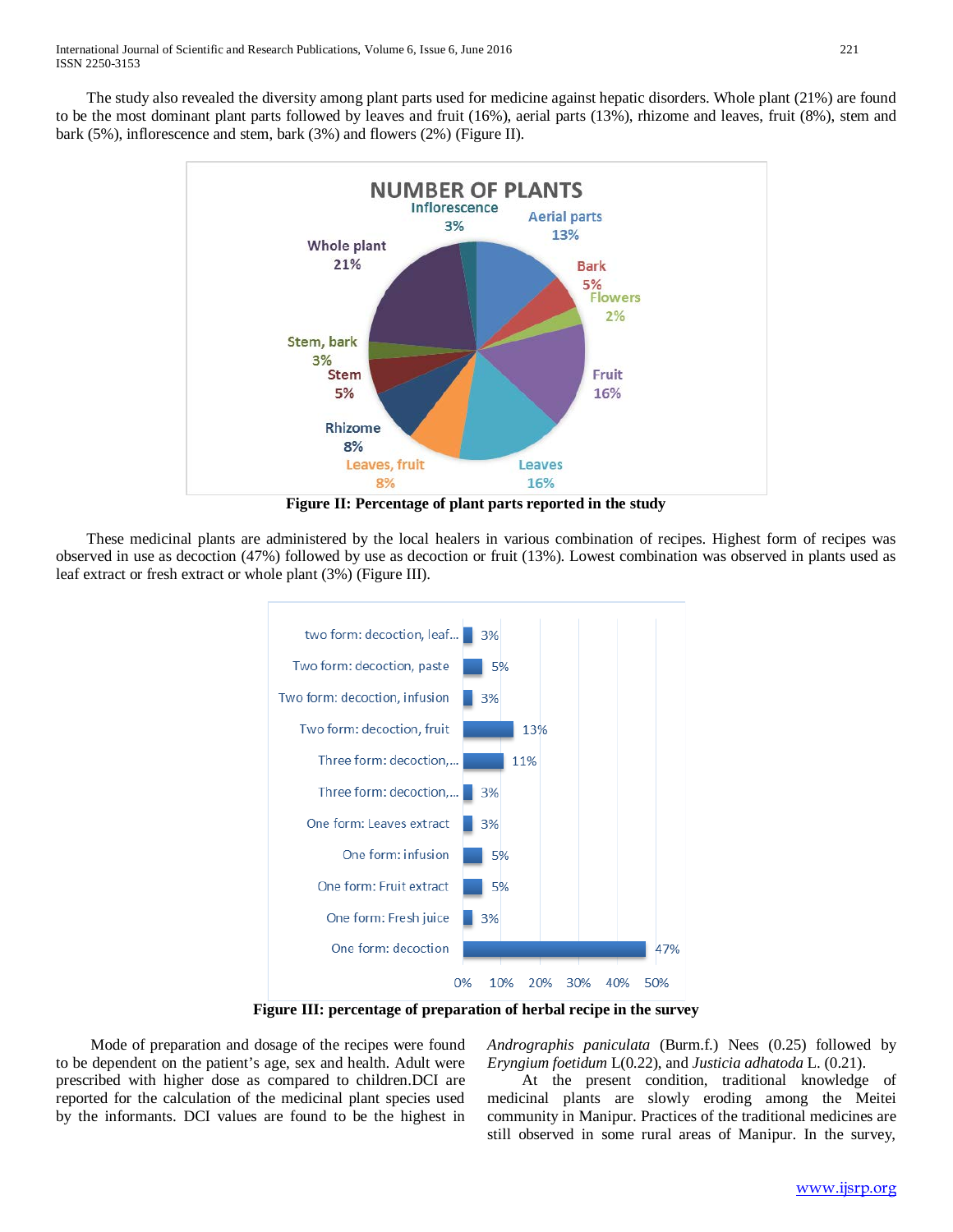concepts of ailments and symptoms of traditional medicine were observed to be different from modern scientific viewpoints. According to traditional Meitei medicine system, jaundice is considered as disease. However, in modern medicine concept, jaundice can be seen as set of symptoms expressed as yellow pigmentation of the skin, conjunctivitis membranes of the sclera and other mucous membranous caused by high level of bilirubin level in the blood (Click *et al.*, 2013; Roche and Kobos, 2004).The International Classification of Diseases Version 10 of WHO categorized jaundice into that of digestive system and abdomen or neonatal jaundice. Traditional healers provide medicinal recipes only to the jaundice related to digestive system disorders. They considered such disorders was caused by improper dietary habits that affect liver. With regard to neonatal jaundice, they did not provide medicinal recipes rather provide incantations or non-herbal treatments.

 Some of the medicinal plants reported in the study have similar usage reports in other countries. For instance, use of *Cuscuta reflexa* is also reported in other parts of India and China (Patel *et al*.,2012). There have been some reports of scientific validation of traditional uses. Methanolic extract of *Cuscuta reflexa* were observed to improve the liver function by decreasing the serum ALT, AST and ALP levels in hepatotoxic rats (Balakrishnan *et al*., 2010). Use of sugarcane juice in the treatment of jaundice are also observed in other parts of the world such as Equatorial Guinea (Akendengué, 1992). This juice has been reported in other countries as dietary regimen possessing hepatoprotective properties (Ri-ming, 2011).

 In the study *Andrographis paniculata* has the highest DCI value indicating its high consensus among the traditional healers. This plant contained two important compounds andrographolide and neoandrographolide, both possessing hepatoprotective functions (Trivedi *et al*., 2007). Second highest DCI value is observed in *Eryngium foetidum* having many medicinal properties (Paul *et al*., 2011). However, information on its usage for hepatoprotective activities in other parts of the world is very limited. *Justicia adhatoda* also have similar usage report in hepatic disorders (Maurya and Singh, 2010; Scientific et al., 1992). The combined extracts of leaves and fruits of *Averrhoa carambola L* is used by the Tai-Khamyangs, Dimasa and Hmar tribe for the treatment of jaundice and gastric problems (Das *et al*.,2008;Nath and Choudhury, 2010). *Cuscuta reflexa* Roxb. contain a number of α-glucosidase inhibiroty compounds (Anis *et al*., 2002);2-(3-hydroxy-4-methoxyphenol)-3,5-dihydroxy-7- *O*-β-D-glucopyranoside-4*H*-1-benzoprane-4-one (Chemesova, 1990);3-(4-O-β-D-glucopyranoside-3,5-dimethoxyphenyl)-2 propen-1-ol (Kelley *et al*., 1976)7'-(4-hydroxy, 3' methoxyphenyl)-N-[(4-butylphenyl)ethyl]propenamide(Kelker et al., 1984) have been isolated from *Cuscuta reflexa* along with five known compounds, 6,7-dimethoxy-2*H*-1-benzopyran-2-one (Cooke, 1908). *Benincasa hispida (Thunb.) Cogn* used as a laxative, diuretic, tonic,aphrodisiac, cardiotonic, urinary calculi,blood disease, insanity, epilepsy, jaundice, dyspepsia, fever and menstrual disorders (Rachchh and Jain, 2008). Phytochemical review indicates the presence of triterpenes: alnusenol, multiflorenol, iso-multiflorenol,flavones, iso-vitexin, sterols, lupeol, lupeol acetate and beta-sitosterol (Yoshizumi *et al*., 1998). *Achyranthes aspera L.*is used for skin eruption by decoction of leaf (Munuswamy et al.,2013).This plant is reported to be used as immunostimulant, antioxidant, diuretic, antipyretic, hepatoprotective, antiproliferative, anticancerous, cytotoxic and anti-inflammatory agent and also used for treatment of renal dropsy and ulcers (Edwin *et al*., 2008; Vasudeva *et al*., 2002). *Bahunia purpurea L* has been reported for antioxidant and hepatoprotective effects (Chaturvedi *et al*., 2011). Recently the hepatoprotective activity has been reported in *Chenopodium album Linn* (Nigam and Paarakh, 2011).Aegle marmelos(L.) Correa fruit contains volatile compounds like hexanal, isomyl acetate, limonene, β-phellandrene, p-cymene, acetoin, (E)-2 octenal, (E,E)-2, 4-heptadienal, dehydro-p-cymene, linalool; 3,5 octadience-2-one, α-cubebene, trans-p-metha-2,8-dienol, citronellal, cineole, p-cymene, citronella, citral, cuminaldehyde, β-cubebene, carvone, carvyl acetate, dihydro-β-ionone, (E)-6,10 dimethyl-5, 9-undecadien-2-one,β-ionone, caryophyllene oxide, humulene oxide and hexadacanoic acid (Charoensiddhi and Anprung, 2008). *Saccharum officinarum L* leaves contains leteolin-8-*C*-(rhamnosylglucoside) as major compound with radical scavenging activity (Vila *et al*., 2008).These are some of the plants species having highest DCI values. These plants are used as the highest degree in hepatoprotective activity used by the people of Manipur.

#### IV. CONCLUSION

 On the basis of the study, 11 plants viz., *Andrographis paniculata (Burm.f.) Nees, Eryngium foetidum L., Justicia adhadoda L., Cuscuta reflexa Roxb., Benincasa hispida (Thunb.) Cogn., Averrhoa carambola L., Achyranthes aspera L., Chenopodium album L., Bauhinia purpurea L., Saccharum officinarum L, Aegle marmelos (L.). Correa*have been observed to possess high DCI values among the Meitei community in Manipur. These plants can be shortlisted for future phytochemical programmes for hepatoprotective activities. Though some of these plants have known bioactive components, though phytochemical investigations on these plants are yet to be performed. Information on traditional hepatoprotective medicines, retaining among the traditional communities of Manipur may be a valuable input in the scientific investigation.

#### ACKNOWLEDGEMENT

 The authors like to thanks the local herbal practitioner and villagers of Manipur for their help and support during survey work. The authors are also thankful to DBT-BIF Bioinformatics Centre, Assam University, Silchar for proving e-journal access facility. The authors are also grateful to Institute of Bioresources and Sustainable Development, Imphal for providing infrastructural support in the present study.

#### **REFERENCES**

- [1] Akerela. O., Summary of WHO guidelines for the assessment of herbal medicine.Herbalgram;1993,13-19.
- [2] Goleniowski, M.E., Bongiovanni, G., Palacio, L., Nuñez, C., Cantero, J. Medicinal plants from th"Sierra de Comechingones", Argentina. Journal of Ethnopharmacology; 2006, 107, 324-341.
- [3] Mitchell, W. Natural products from synthetic biology. Curr Opin Chem Biol;2011, 15, 505-515.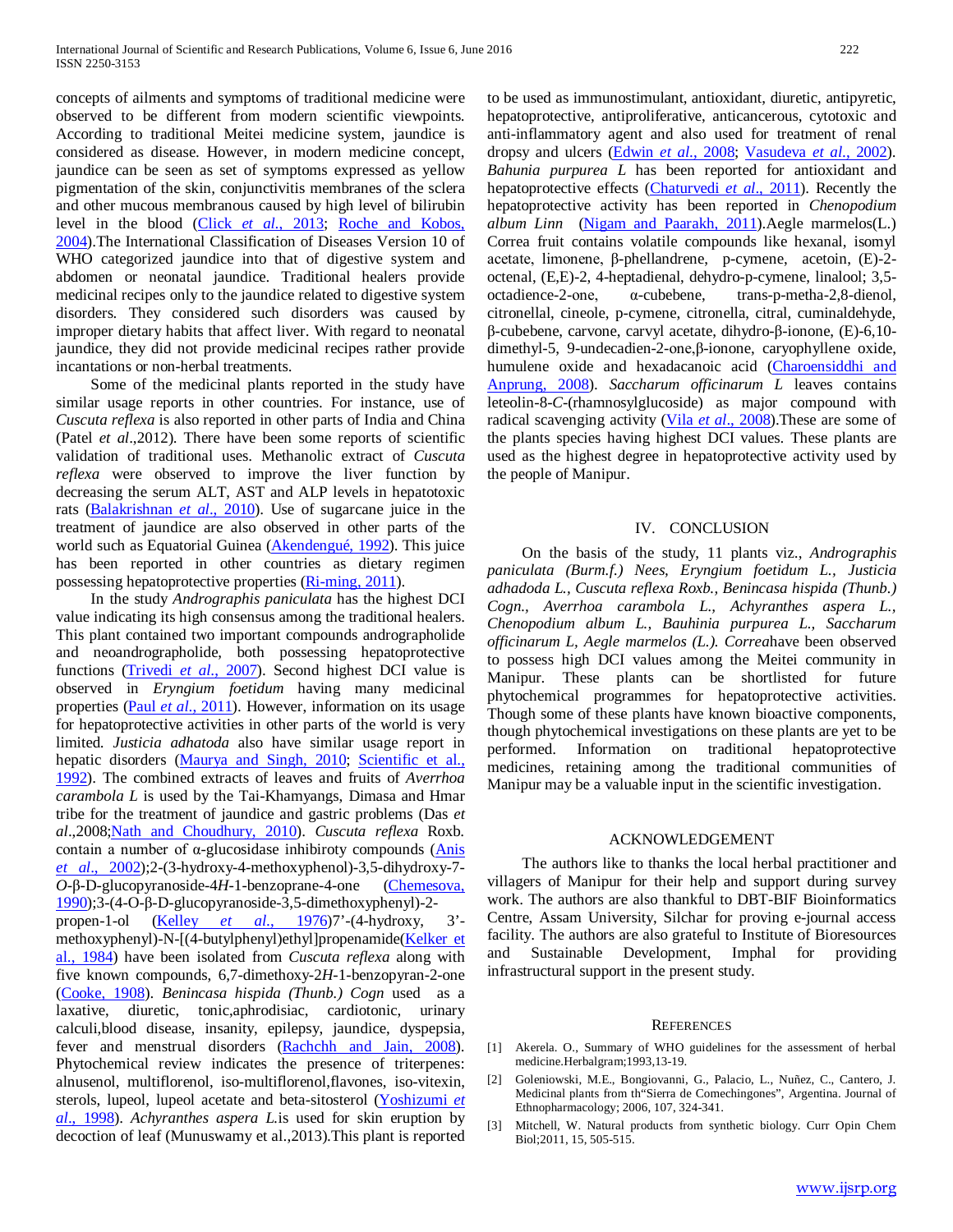- [4] Heinrich, M., Barnes, J., Gibbons, S., Williamson, E.M. Fundamentals of pharmacognosy and phytotherapy. Elsevier Health Sciences, Edinburg;2012.
- [5] Rouiller, C. The liver: morphology, biochemistry, physiology. Academic Press;2013.
- [6] Mokdad, A., Lopez, A., Shahraz, S., Lozano, R., Mokdad, A., Stanaway, J., Murray, C., Naghavi, M. Liver cirrhosis mortality in 187 countries between 1980 and 2010: a systematic analysis. BMC Medicine;2014, 12, 145.
- [7] Gutierrez, R.M.P., Navarro, Y.T.G. Antioxidant and hepatoprotective effects of the methanol extract of the leaves of Satureja macrostema. Pharmacognosy Magazine;2010, 6, 125-131.
- [8] Chattopadhyay, R.R. Possible mechanism of hepatoprotective activity of Azadirachta indica leaf extract: Part II. J Ethnopharmacol;2003, 89, 217- 219.
- [9] Subramoniam, A., Pushpangadan, P. Development of phytomedicines for liver disease. Indian journal of Pharmacology;2009, 31, 166.
- [10] Madrigal-Santillán, E., Madrigal-Bujaidar, E., Álvarez-González, I., Sumaya-Martínez, M.T., Gutiérrez-Salinas, J., Bautista, M., Morales-González, Á., García-Luna y González-Rubio, M., Aguilar-Faisal, J.L., Morales-González, J.A. Review of natural products with hepatoprotective effects. World Journal of Gastroenterology : WJG;2004, 20, 14787-14804.
- [11] Schuppan, D., Jia, J.-D., Brinkhaus, B., Hahn, E.G. Herbal products for liver diseases: a therapeutic challenge for the new millennium. Hepatology;199, 30, 1099-1104.
- [12] ] Ningthoujam, S.S., Das Talukdar, A., Potsangbam, K.S., Choudhury, M.D. Traditional uses of herbal vapour therapy in Manipur, North East India: an ethnobotanical survey. J Ethnopharmacol;2003, 147, 136-147.
- [13] Andrade-Cetto, A., Becerra-Jiménez, J., Martínez-Zurita, E., Ortega-Larrocea, P., Heinrich, M. Disease-Consensus Index as a tool of selecting potential hypoglycemic plants in Chikindzonot, Yucatán, México. J Ethnopharmacol;2006, 107, 199-204.
- [14] Singh, N.P., Chauhan, A.S., Mondal, S. Flora of Manipur. Botanical Survey of India, Calcutta;2000.
- [15] Kanjilal, U. The Flora of Assam. Vol. I (Part I). Omsons Publications, New Delhi;2007.
- [16] Kanjilal, U. Flora of Assam: volume V;2012.
- [17] Kanjilal, U. Das, A. Flora Of Assam Vol-2;1938.
- [18] Singh, N.P., Singh, K.P., Singh, D.K. Flora of Mizoram: Volume I. Botanical Survey of India, Ministry of Environment and Forests, Government of India, Kolkata;2002.
- [19] Hooker, J. The Flora of British India Vol. II. Reave, Kent;1879, 260.
- [20] Click, R., Dahl-Smith, J., Fowler, L., DuBose, J., Deneau-Saxton, M., Herbert, J. An osteopathic approach to reduction of readmissions for neonatal jaundice. Osteopathic Family Physician;2013, 5, 17-23.
- [21] Roche, S.P., Kobos, R. Jaundice in the adult patient. American family physician;2004, 69, 299-308.
- [22] Patel, S., Sharma, V., Chauhan, N.S., Dixit, V.K. An updated review on the parasitic herb of Cuscuta reflexa Roxb. Journal of Chinese Integrative Medicine;2012b, 10, 249-255.
- [23] Patel, S., Sharma, V., Chauhan, N.S., Dixit, V.K. An updated review on the parasitic herb of Cuscuta reflexa Roxb. Zhong xi yi jie he xue bao = Journal of Chinese integrative medicine; 2012a, 10, 249-255.
- [24] Balakrishnan, B., Sangameswaran, B., Bhaskar. Effect of methanol extract of Cuscuta reflexa aerial parts on hepatotoxicity induced by antitubercular drugs in rats. International Journal of Applied Research in Natural Products;2010, 3, 18-22.
- [25] Akendengué, B. Medicinal plants used by the Fang traditional healers in Equatorial Guinea. Journal of Ethnopharmacology;1992, 37, 165-173.
- [26] Ri-ming, W. Research of the Hepatoprotective Effects of Sugar Cane Juice against Alcohol-induced Liver Injury in Rats. Journal of Anhui Agricultural Sciences;2011, 6, 173.
- [27] Trivedi, N.P., Rawal, U.M., Patel, B.P. Hepatoprotective Effect of Andrographolide Against Hexachlorocyclohexane-Induced Oxidative Injury. Integrative Cancer Therapies;2007, 6, 271-280.
- [28] Paul, J.H.A., Seaforth, C.E., Tikasingh, T. Eryngium foetidum L.: A review. Fitoterapia; 2011, 82, 302-308.
- [29] Maurya, S., Singh, D. Quantitative analysis of total phenolic content in Adhatoda vasica Nees extracts. International Journal of PharmTech Research;2010, 2, 2403-2406.
- [30] Scientific, C.o., Publications, I.R., Directorate, I. Second Supplement to Glossary of Indian Medicinal Plants with Active Principles: A-K (1965- 1981). Publications & Information Directorate, CSIR;1992.
- [31] Das, A.K., Dutta, B., Sharma, G. Medicinal plants used by different tribes of Cachar district, Assam. Indian Journal of Traditional Knowledge;2008, 7, 446-454.
- [32] Nath, M., Choudhury, M.D. Ethno-medico-botanical aspects of Hmar tribe of Cachar district, Assam (Part I). Indian Journal of Traditional Knowledge;2010, 9, 760-764.
- [33] Anis, E., Anis, I., Ahmed, S., Mustafa, G., Malik, A., Afza, N., Hai, S.M.A., Shahzad-ul-hussan, S., Choudhary, M.I . ALPHA.-Glucosidase Inhibitory Constituents from Cuscuta reflexa. Chemical and pharmaceutical bulletin;2002, 50, 112-114.
- [34] Chemesova, I. Isolation of glycoside compound from Cuscuta reflexa. Khim Prir Soedin;1990, 24, 115-117.
- [35] Kelley, C.J., Harruff, R.C., Carmack, M. Polyphenolic acids of Lithospermum ruderale. II. Carbon-13 nuclear magnetic resonance of lithospermic and rosmarinic acids. The Journal of Organic Chemistry; 1976, 41, 449-455.
- [36] Kelker, S., Phadke, C., Marina, S. Isolation of compound from Cuscuta reflexa. Indian J Chem Sect; ., 1984, 23, 458-459.
- [37] Cooke, T. The flora of the presidency of Bombay. Bishen Singh Mahendra Pal Singh;1908.
- [38] Rachchh, M.A., Jain, S.M. Gastroprotective effect of Benincasa hispida fruit extract. Indian journal of pharmacology;2008, 40, 271.
- [39] Yoshizumi, S., Murakami, T., Kadoya, M., Matsuda, H., Yamahara, J., Yoshikawa, M. [Medicinal foodstuffs. XI. Histamine release inhibitors from wax gourd, the fruits of Benincasa hispida Cogn.]. Yakugaku zasshi: Journal of the Pharmaceutical Society of Japan;1998, 118, 188-192.
- [40] MUNUSWAMY, H., Thirunavukkarasu, T., Rajamani, S., Elumalai, E.K., Ernest, D. A review on antimicrobial efficacy of some traditional medicinal plants in Tamilnadu. Journal of Acute Disease;2013, 2, 99-105.
- [41] Edwin, S., Jarald, E.E., Deb, L., Jain, A., Kinger, H., Dutt, K., Raj, A.A. Wound healing and antioxidant activity of Achyranthes aspera. Pharmaceutical biology;2008, 46, 824-828.
- [42] Vasudeva, R.Y., Duddukuri, G.R., Sunil, B.G., Athota, R.R. Immunomodulatory activity of Achyranthes aspera on the elicitation of antigen-specific murine antibody response. Pharmaceutical biology;2002, 40, 175-178.
- [43] Chaturvedi, P., Pipedi-Tshekiso, M., Moseki, B., Kwape, P. Hepatoprotective potentials of water extract of Bauhinia purpurea bark against alcohol induced toxicity;2011.
- [44] Nigam, V., Paarakh, P.M. Hepatoprotective Activity of Chenopodium Album Linn. Against Alcohol Induced Liver Damage. International Journal of Phytomedicine;2011, 3, 511.
- [45] Charoensiddhi, S., Anprung, P. Bioactive Compounds and Volatile Compounds of Thai Bael Fruit (Aegle Marmelos (L.) Correa) as a Valuable Source for Functional Food Ingredients. International food Research journal;2008, 15, 287-295.
- [46] Vila, F.C., Colombo, R., Lira, T.O.d., Yariwake, J.H. HPLC microfractionation of flavones and antioxidant (radical scavenging) activity of Saccharum officinarum L. Journal of the Brazilian Chemical Society;2008, 19, 903-908.

#### AUTHORS

**First Author** – Anita Devi Thokchom, Department of Life Science and Bioinformatics, Assam University, Silchar, India **Second Author** – Sanjoy Singh Ningthoujam, Department of Botany, Ghanapriya Women's College, Imphal, India **Third Author** – Anupam Das Talukdar, Department of Life Science and Bioinformatics, Assam University, Silchar, India **Fourth Author** – Brajakishore Singh Chingakham, Institute of Bioresources and Sustainable Development, Imphal, India